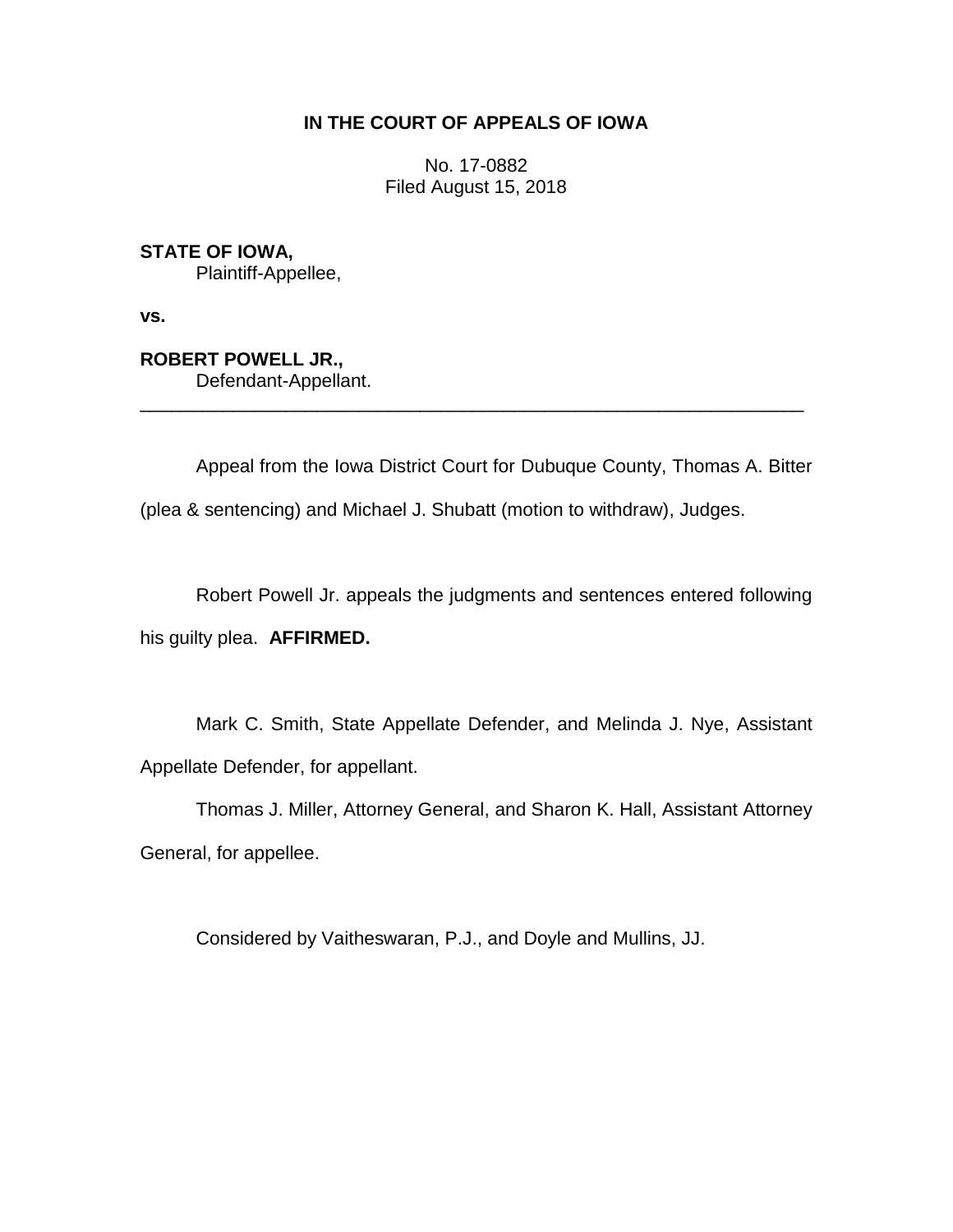**DOYLE, Judge.**

 $\overline{a}$ 

Robert Powell Jr. appeals the judgments and sentences entered following his guilty plea, alleging his trial counsel was ineffective. *See State v. Carroll*, 767 N.W.2d 638, 641 (Iowa 2009) (noting that although a guilty plea waives all defenses that are not intrinsic to the plea, a defendant may "challenge the validity of his guilty plea by proving the advice he received from counsel in connection with the plea was not within the range of competence demanded of attorneys in criminal cases"). We review ineffective-assistance claims de novo. *See State v. Straw*, 709 N.W.2d 128, 133 (Iowa 2006). To succeed on an ineffective-assistance claim, a defendant must show counsel failed to perform an essential duty and this failure resulted in prejudice. *See Strickland v. Washington*, 466 U.S. 668, 687-88 (1984); *Straw*, 709 N.W.2d at 133.

Powell was facing multiple charges in four criminal cases when he reached a plea agreement with the State. $1$  Powell agreed to plead guilty to charges of domestic abuse assault impending air flow causing bodily injury and domestic abuse assault causing bodily injury as a second offender in case number

<sup>1</sup> The document signed by Powell, his attorney, and the prosecutor, is entitled "Memorandum of Plea Negotiations (B)." Regardless of its title, we regard the document as a guilty plea agreement (if it looks like a duck, if it swims like a duck, if it quacks like a duck, then it probably is a duck). *See Neill v. Western Inns, Inc*., 595 N.W.2d 121, 126 (Iowa 1999) ("[T]he designation given a pleading is not determinative; rather, the content of the pleading identifies its essential character."); *Meier v. Senecaut*, 641 N.W.2d 532, 539 (Iowa 2002) ("We treat a motion by its contents, not its caption."). It begins, "COMES NOW the State of Iowa and the Defendant and hereby submit the following plea negotiations to the Court." The document indicates: "The Defendant will enter a plea of guilty to the following charge(s):" and lists the charges to which Powell agreed to plead guilty. It lists the charges to be dismissed, and also indicates the sentences that the State agreed to recommend. The document further states: "The Defendant **will/not** join in that recommendation." It also states: "The negotiations are contemplated to be **binding/nonbinding** on the court," but neither "binding" nor "non-binding" is crossed- or lined-out.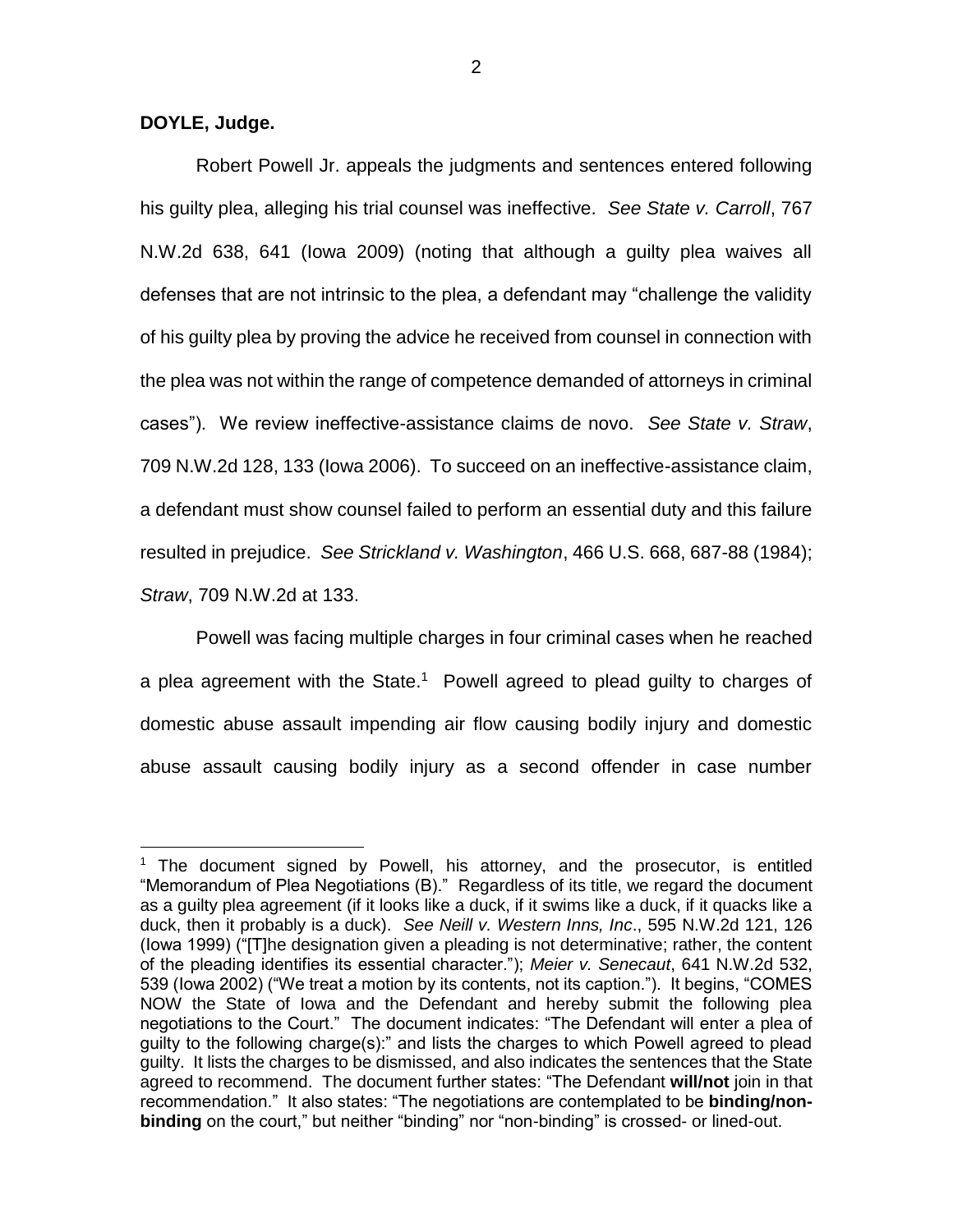FECR120371, child endangerment and domestic abuse assault as a second offender in case number AGCR120456, assault in case number SMCR120621, and a probation revocation. In exchange, the State agreed to dismiss a charge of domestic abuse assault causing bodily injury as a second offender in case number FECR120371 and a charge of second-degree harassment in case number SMCR120621. The State also agreed to recommend suspended sentences on the convictions in case numbers FECR120371 and AGCR120456, thirty days in jail on the assault conviction in case number SMCR120621, and one year at a residential treatment facility in relation to Powell's probation revocation. Central to this appeal, paragraph ten of the agreement states: "Should the Defendant receive any additional law violations before sentencing, these plea negotiations will be null and void."<sup>2</sup>

The court accepted Powell's guilty plea and scheduled a sentencing hearing. However, before sentencing, Powell violated a no-contact order and the conditions of his pretrial release. The court found Powell to be in contempt and sentenced him to 120 days in jail.

Prior to sentencing, Powell filed a pro se motion to withdraw his guilty plea, arguing he did not understand the terms of the plea agreement and his counsel coerced him to enter into it. The court appointed Powell new counsel. Following a hearing on the motion, the court entered an order stating: "Since the parties presented no evidence, the Court has no factual basis to support [Powell]'s

 $\overline{a}$ 

 $2$  Presumably, "these plea negotiations" is reference to the resultant plea agreement reached between Powell and the State, for it is the agreement—not the negotiations leading up to the agreement—that is relevant.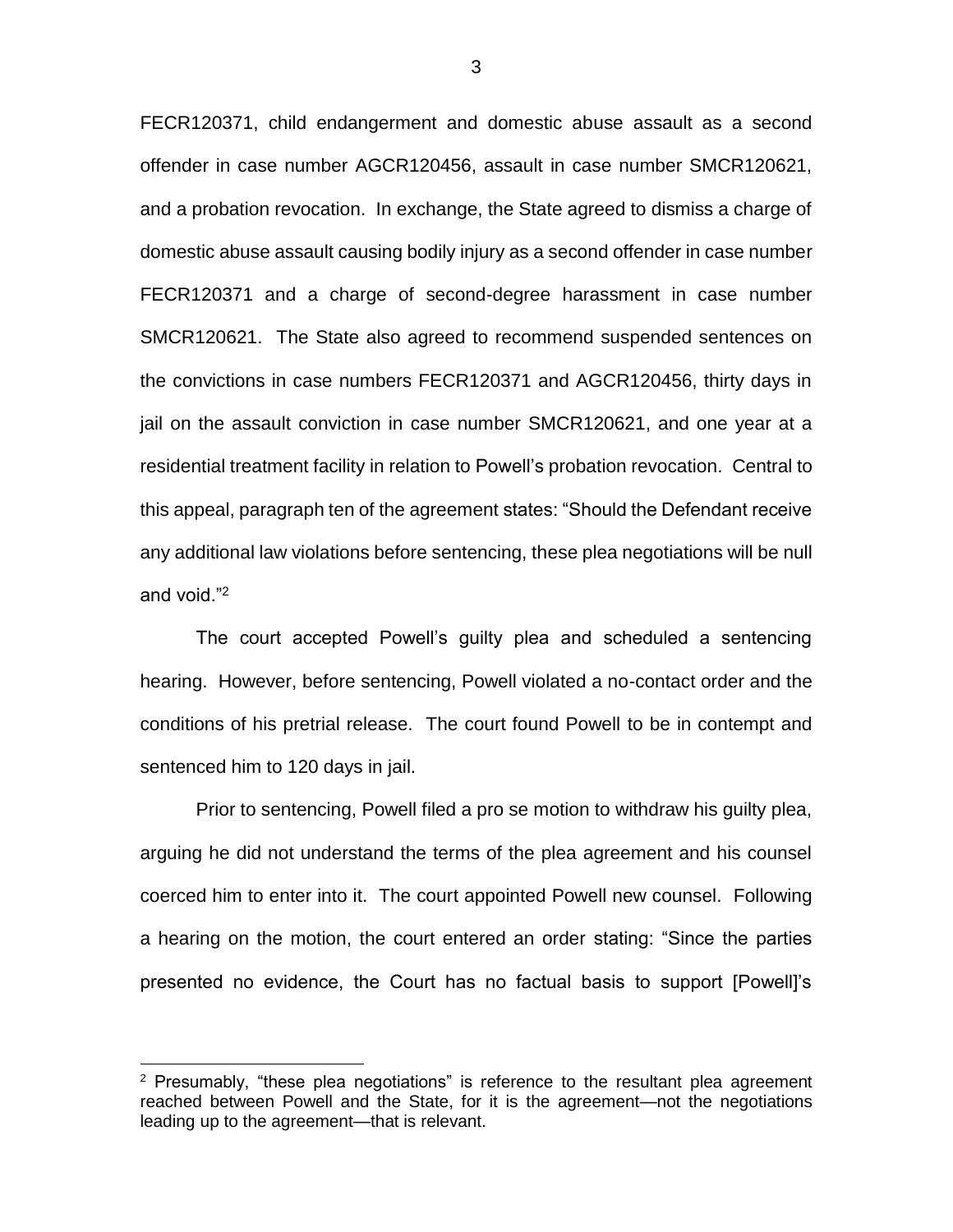request. Accordingly, the motion to withdraw plea is denied." Noting that Powell's motion appeared to attack the validity of his plea, the court also addressed it as a motion in arrest of judgment, but it found Powell failed to demonstrate that his plea was invalid and denied the motion.

At sentencing, the prosecutor informed the court that the State was "exercising its right to ask that a recommendation be null and void" based on the contempt finding. The prosecutor recommended the court send Powell to prison and not to a residential treatment facility. The court declined and instead sentenced Powell to consecutive prison terms totaling eleven years, suspended the sentences, and ordered Powell to reside at a residential treatment facility for one year—just as the State had originally recommended in the plea agreement.

On appeal, Powell alleges his replacement trial counsel was ineffective in failing to argue at the hearing on the motion to withdraw his plea that his violation of the no-contact order voided the plea agreement. He asks that we vacate his convictions, judgments, and sentences and remand the case to allow him to withdraw his plea to return him to the position he would have been in before entering his guilty plea.<sup>3</sup>

Powell argues application of paragraph ten of the memorandum nullifies his agreement with the State, thus "alleviating *both* parties of their duties under the contract." (Emphasis ours). He points out the paragraph ten "null and void" language differed from the paragraph seven language, which provides: "The State

 $\overline{a}$ 

<sup>&</sup>lt;sup>3</sup> Of course, setting aside the plea would allow the State to reinstate any charges dismissed in contemplation of a valid plea bargain and file any additional charges supported by the available evidence. *See State v. Weitzel*, 905 N.W.2d 397, 411 (Iowa 2017).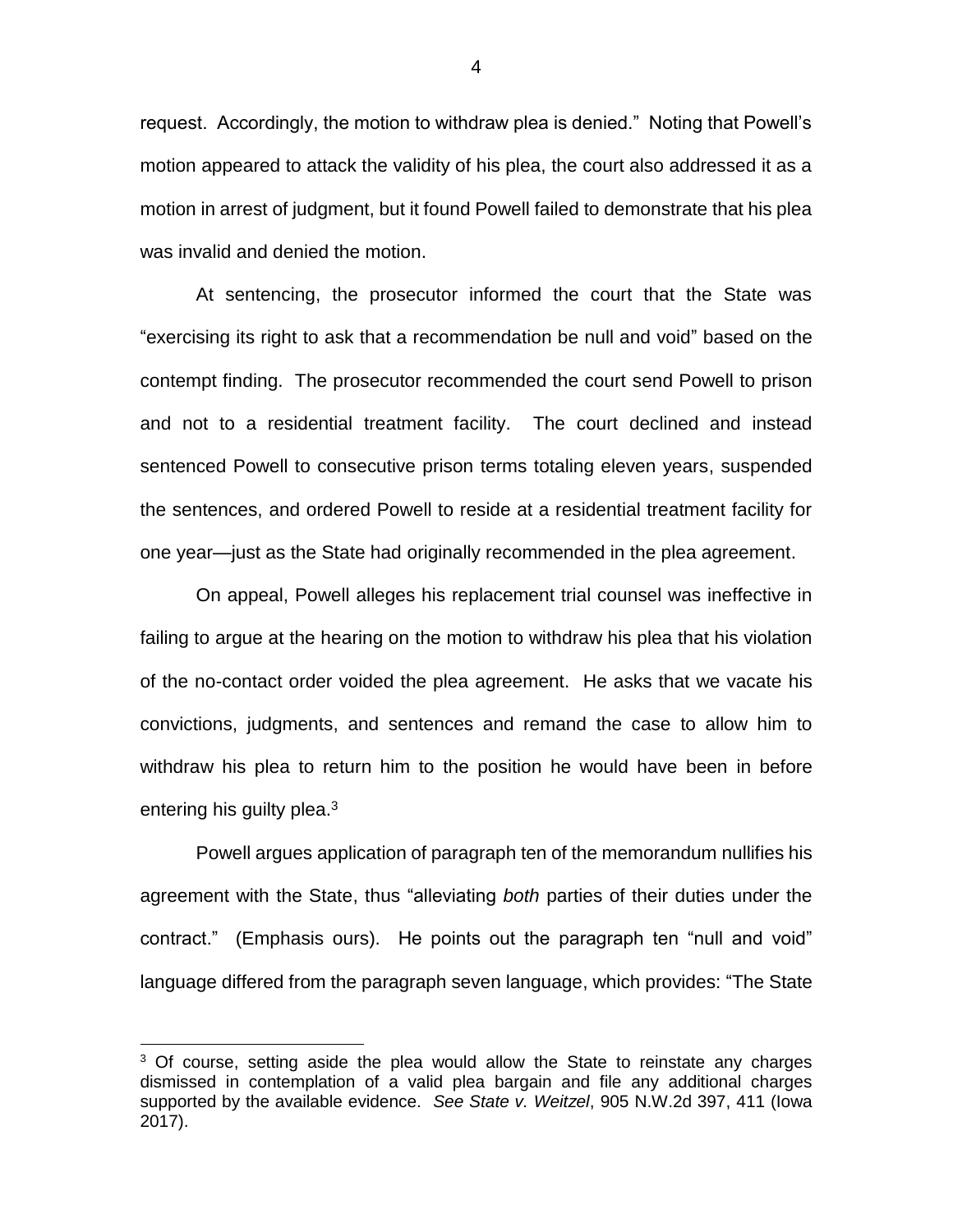is not bound to this agreement if the Defendant fails to appear for sentencing as ordered." Powell posits that "[i]f the parties intended that only the State was released from its obligations under the agreement if Powell incurred a law violation, the language of [paragraph ten] and [paragraph seven] would have been identical." At first blush, the argument is attractive and makes sense. But, as so often is the case in the law, words do not always mean what they appear to say.

The parties have not provided us with any case law, nor has our own independent research dredged up any Iowa appellate case interpreting a "null and void" guilty plea agreement provision like the one at issue here. So, for the reasons that follow, we use general contract principles to help us navigate through uncharted waters.

A plea agreement is akin to a contract. *See Boge v. State*, 309 N.W.2d 428, 430 (Iowa 1981); *see also State v. Ceretti*, 871 N.W.2d 88, 97 (Iowa 2015) (noting other jurisdictions "apply principles of contract law" when fashioning the appropriate disposition following the vacation of an entire plea agreement); *State v. Smith*, 753 N.W.2d 562, 563 (Iowa 2008) (noting district court invalidated an entire plea agreement because the agreement was "akin to a contract"); *State v. Horness*, 600 N.W.2d 294, 298 (Iowa 1999) (discussing breach of plea agreement).

Where a plea agreement has been accepted by the court, we generally interpret the meaning of the terms in the agreement according to basic principles of contract law. This is because plea agreements are *like* contracts, and so contract principles provide a *useful means by which to analyze* their enforceability. We also recognize, however, that plea agreements are not contracts, and therefore contract doctrines do not always apply to them.

5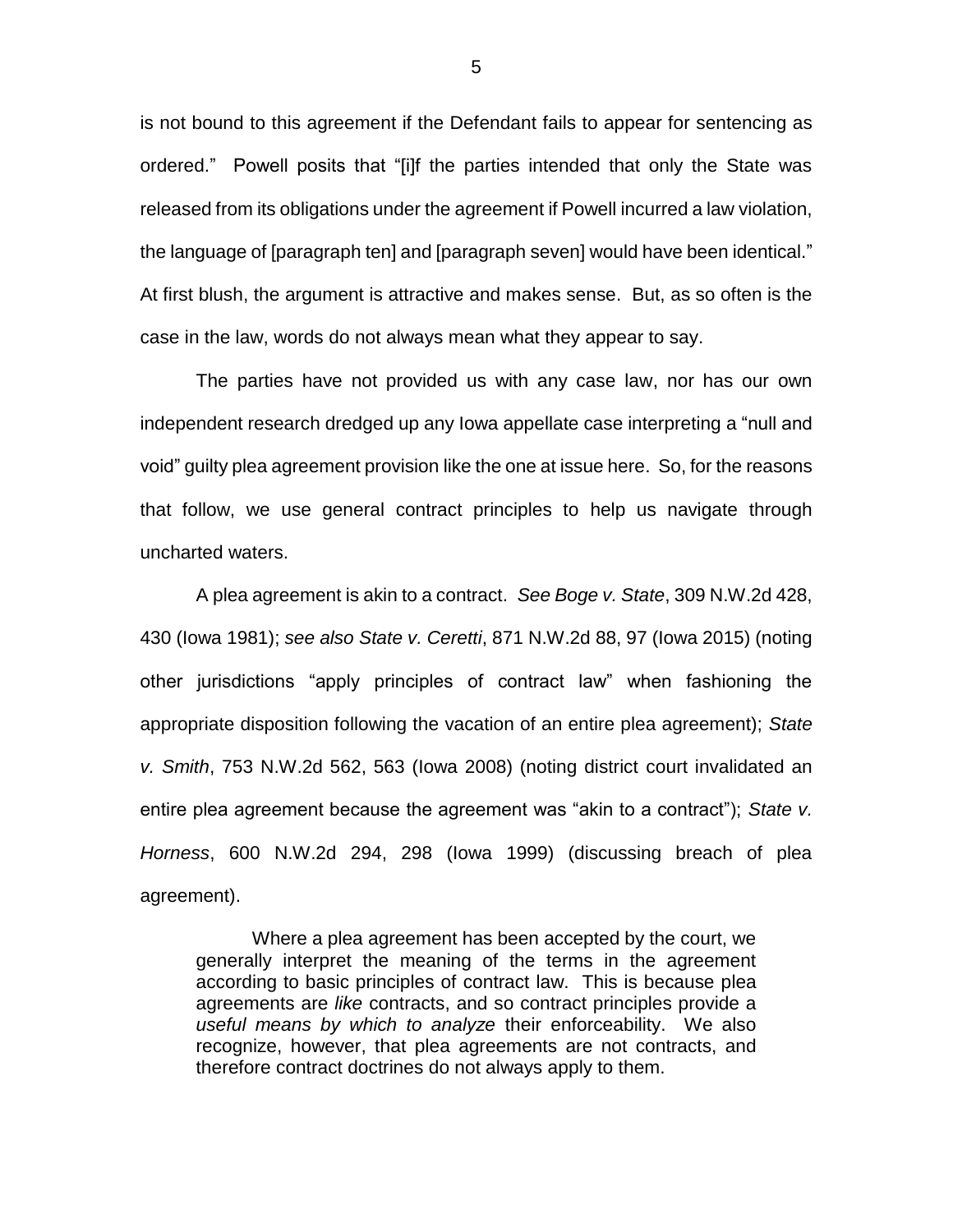United States v. Ritchison, 887 F.3d 365, 369 (8th Cir. 2018) (cleaned up)<sup>4</sup>; accord *United States v. Hanshaw*, 686 F.3d 613, 615 (8th Cir. 2012) ("Because plea agreements are contractual in nature we must interpret them according to general contractual principles." (cleaned up)).

In contract law, the phrase "null and void" is sometimes interpreted to mean the contract is "voidable." *See, e.g.*, *Fletcher v. United States*, 303 F. Supp. 583, 586 (N.D. Ind. 1967) ("'Null and void' as here used means that the contract is voidable at the election of the seller."); *Metro. Life Ins. Co. v. Hall*, 12 S.E.2d 53, 60-61 (Ga. 1940) ("[W]e think the phrase 'null and void' should be construed to mean voidable."); *Becker v. Becker*, 416 A.2d 156, 162 (Vt. 1980) (construing the words "null" and "void" "to mean voidable only"); *Marshall v. Porter*, 80 S.E. 350, 351 (W. Va. 1913) ("We do not think the words 'null and void' should be construed literally. When these words are employed in contracts of this kind they are generally construed to mean that the contract is voidable at the election of the party in whose favor they were inserted, in this case the vendor. It is evident from their conduct that these words in the contract were so construed by the parties thereto." (citing 5 Words and Phrases, 4867)); *see also generally Khabbaz v. Swartz*, 319 N.W.2d 279, 284 (Iowa 1982) (finding "null and void" a conditional offer to buy and sell where the purchaser failed to satisfy the requisite condition—obtaining a traditional loan—and holding rescission of the contract and return of buyer's escrowed money was proper, putting the parties back at their starting point). This

 $\overline{a}$ 

<sup>&</sup>lt;sup>4</sup> "Cleaned up" is a new parenthetical used to indicate that internal quotation marks, alterations, and citations have been omitted from quotations for readability purposes. *See United States v. Steward*, 880 F.3d 983, 986 n.3 (8th Cir. 2018); Jack Metzler, *Cleaning Up Quotations*, 18 J. App. Prac. & Process 143 (Fall 2017).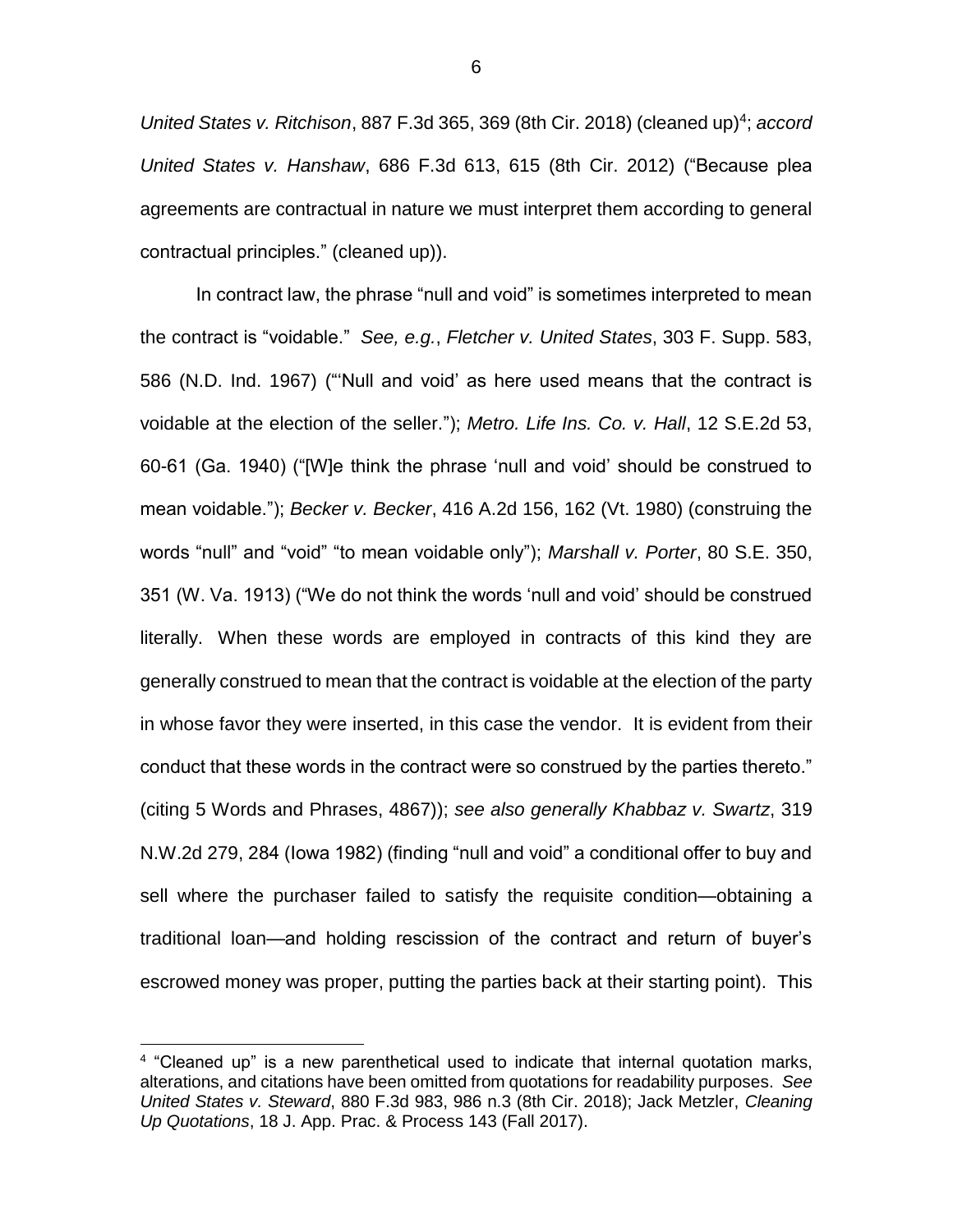is because the terms "void" and "voidable" are oftentimes used interchangeably, as explained in Black's Law Dictionary:

Again the word "void" has been used, even by judges and the framers of statutes, where "voidable" is meant. One illustration will suffice. By 17 Geo. III, c. 50, failure to pay certain duties at an auction is stated to make a bidding 'nul and void to all intents,' but this does not entitle a purchaser who has repented of his bargain to avoid the contract by his own wrong, that is by refusal to pay the statutory duty. The contract is voidable at the option of the party who has not broken the condition imposed by law.

*Contract – void contract*, Black's Law Dictionary (10th ed. 2014) (quoting William R. Anson, *Principles of the Law of Contract* 20-21 (Arthur L. Corbin ed., 3d Am. ed. 1919)); *see also* 17A Am. Jur. 2d Contracts § 9 (Westlaw 2018) ("There is an important distinction between 'void' and 'voidable' contracts, and confusion has resulted from the fact that a contract is sometimes said to be void although it is only voidable. Because a voidable contract continues in effect until active steps are taken to disaffirm the contract and because a void contract is wholly ineffective from the outset, the distinction is significant."); 17A C.J.S. *Contracts* § 169 (Westlaw 2018) ("A contract that is void never attains legal effect as a contract and cannot be enforced, whereas a contract that is voidable is one where one or more of the parties have the power, by the manifestation of an election to do so, to avoid the legal relations created by the contract." (footnotes omitted)); Jesse A. Schaefer, *Beyond a Definition: Understanding the Nature of Void and Voidable Contracts*, 33 Campbell L. Rev. 193, 193 (Fall 2010) (noting, at least in the context of informal commercial contracts, the meaning of "void" and "voidable" "is persistently and maddeningly slippery," and that "litigants are often surprised to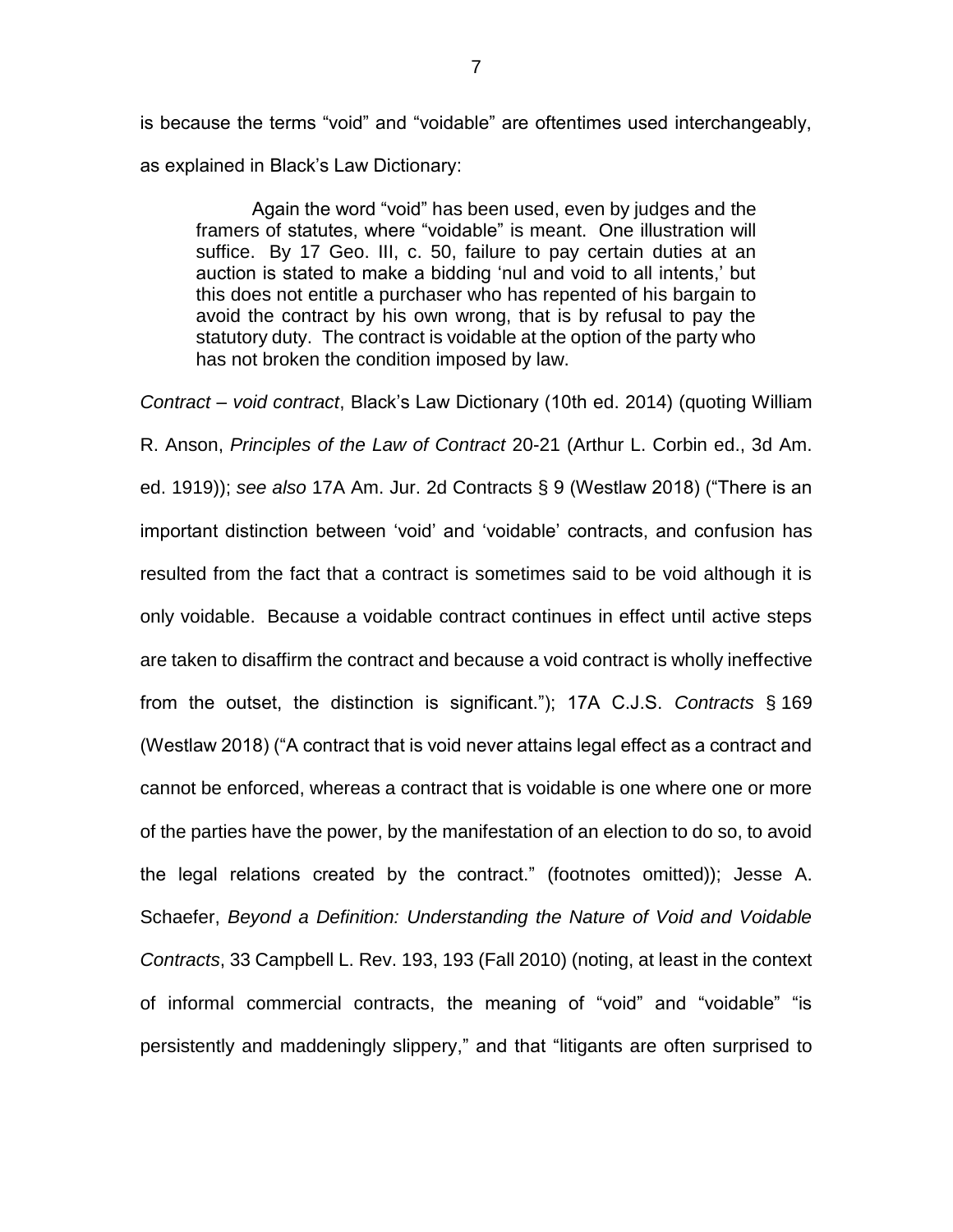find the court announce that a transaction formerly (and unequivocally) declared to be void is, in fact, merely voidable or unenforceable.").

Here, the terms of the agreement stated that certain actions by Powell would render the agreement "null and void." We think it evident that when the parties used the phrase "null and void," they meant that the agreement was merely voidable by the State if Powell picked up additional charges before sentencing, not that the agreement would become void from its outset. This is evident from the State's conduct. Upon Powell's contempt finding, an additional law violation triggering paragraph ten of the agreement, the State took no action to disaffirm the contract; it only rescinded its sentencing recommendation. The agreement was not treated as void from its outset. Moreover,

A classic rule of contract law is that a party should be prevented from benefitting from its own breach. This rule carries particular importance in the criminal context, as a court's failure to enforce a plea agreement against a breaching defendant would have a corrosive effect on the plea agreement process by rendering the concept of a binding agreement a legal fiction.Given that our criminal justice system depends upon the plea agreement process, that result cannot be countenanced.

*United States v. Erwin*, 765 F.3d 219, 230 (3d Cir. 2014) (cleaned up).

Also, our conclusion that the agreement was voidable at the State's election upon Powell's failure to uphold his end of the bargain does not run counter to the general proposition that a defendant's violation of the plea agreement does not grant the defendant a right to withdraw the plea. *State v. Foy*, 547 N.W.2d 337, 339 (Iowa 1998) ("If a defendant fails to uphold his or her end of the agreement, the State has no obligation to provide the defendant the anticipated benefits of the bargain.").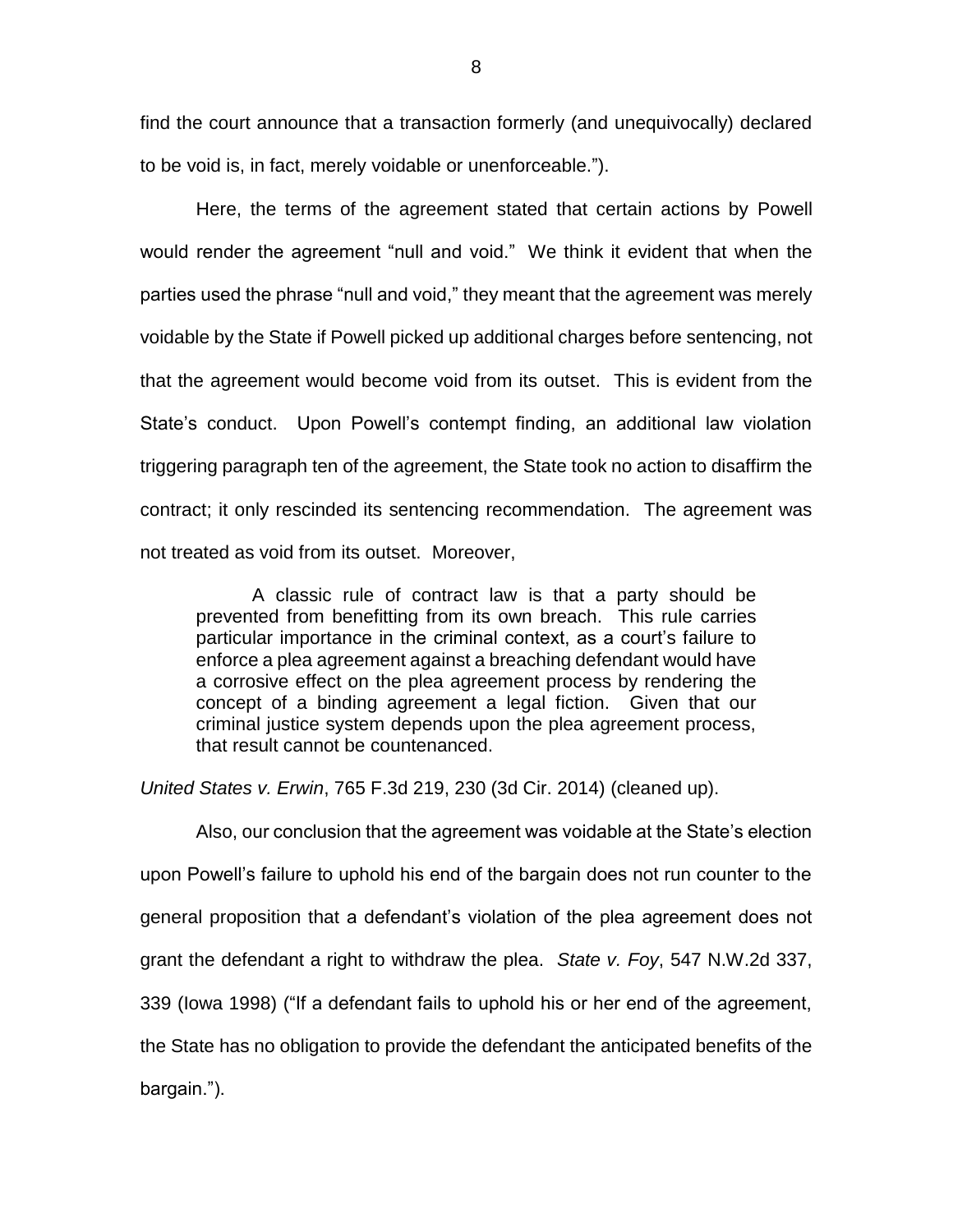We cannot brand Powell's replacement trial lawyer as ineffective for failing to raise a doomed-to-failure "null and void" argument. *See Millam v. State*, 745 N.W.2d 719, 721-22 (Iowa 2008) ("Trial counsel has no duty to raise an issue that has no merit."). We next turn to Powell's second contention.

In the alternative, Powell argues his trial counsel was ineffective in failing to object when the prosecutor breached the plea agreement by recommending the court impose prison sentences. We find no breach on the part of the prosecutor. "Once a plea based upon a plea bargain has been accepted by the trial court, the prosecutor may not unilaterally withdraw the plea bargain without providing some sort of basis for its action or affording some sort of due process." *State v. Barker*, 476 N.W.2d 624, 628 (Iowa Ct. App. 1991). In such cases, the remedy is either specific performance of the agreement or withdrawal of the guilty plea. *See Foy*, 574 N.W.2d at 339. If the prosecutor breaches the plea agreement and defense counsel fails to object to the breach, counsel is ineffective. *See State v. Brown*, 911 N.W.2d 180, 186 (Iowa 2018). However, if a defendant fails to perform as promised under the plea agreement, no breach occurs because the State has no obligation to provide the defendant the anticipated benefits of the bargain. *Foy*, 574 N.W.2d at 339*.* The State has the burden of proving the defendant failed to perform in accordance with the plea agreement, and we look to the record made at the time of sentencing to determine whether the State has carried this burden. *See id.* at 339-40.

The plea agreement specifically required Powell to avoid additional violations of the law. *Cf. State v. Weig*, 285 N.W.2d 19, 21 (Iowa 1979) (finding defendant's legal violation during time between plea and sentencing did not relieve

9